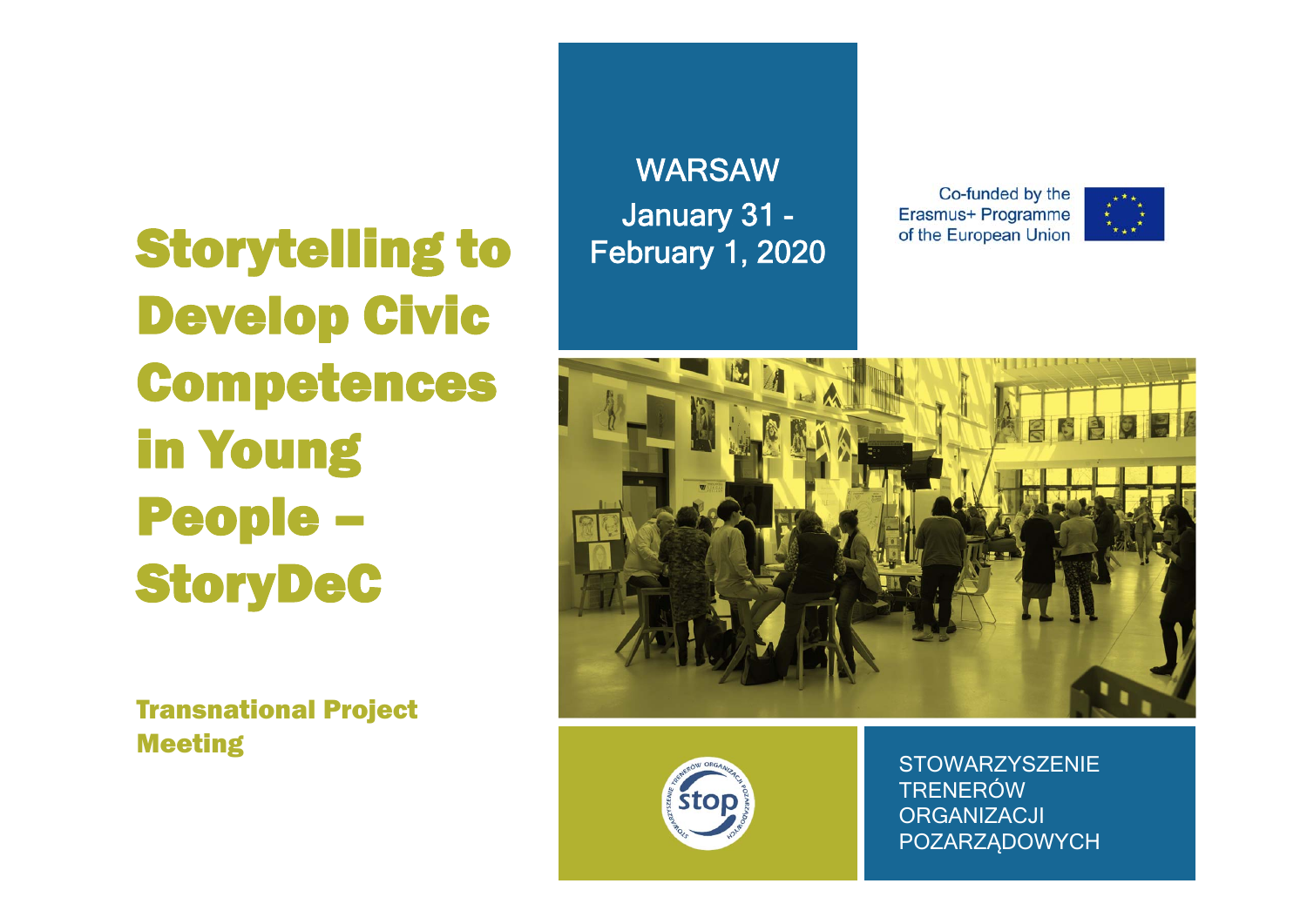### About us



We believe that competent trainers and professionally conducted trainings improve the quality of work, organizational development and are an important tool for social change.

NGO Trainers' Association (Stowarzyszenie Trenerów Organizacji Pozarządowych STOP) is nationwide non-governmental organization uniting around 200 people working in adult education and working for social change in Poland.

We have over twenty years of experience in training trainers and developing the qualifications of professional trainers. Association actively works on the quality of learning process in non-formal education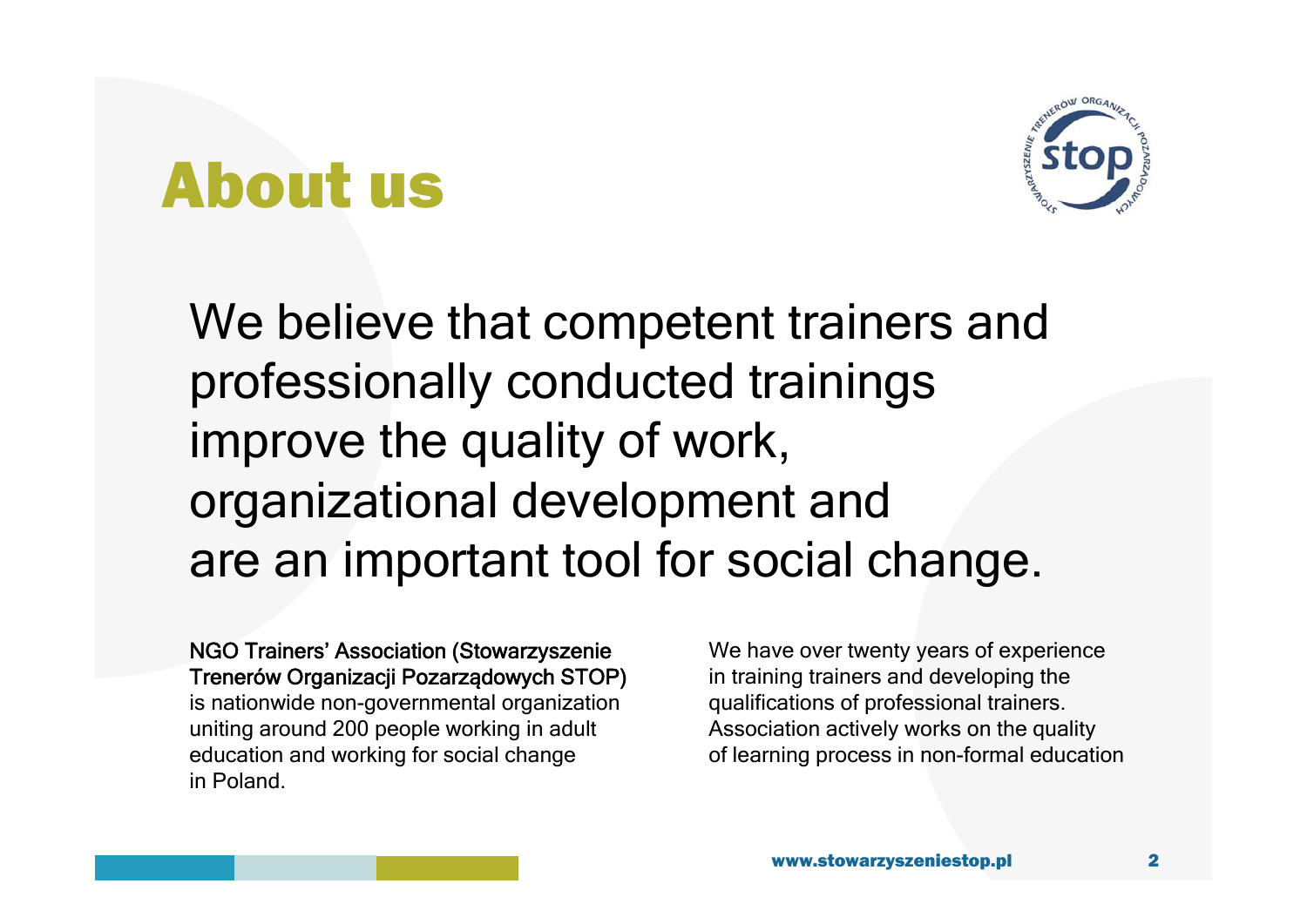## Our role



### Education of third sector's trainers and educators at various levels



**Dissemination of the idea of lifelong learning in the Polish third sector**

**Protection of ethical issues in education: diversity, empathy, equality, respect, skillsbased learning, sensitivity to special needs**

**Promotion** of **adult learning methodology, new trends, valuable sources of knowledge, the use of modern technology in teaching adults**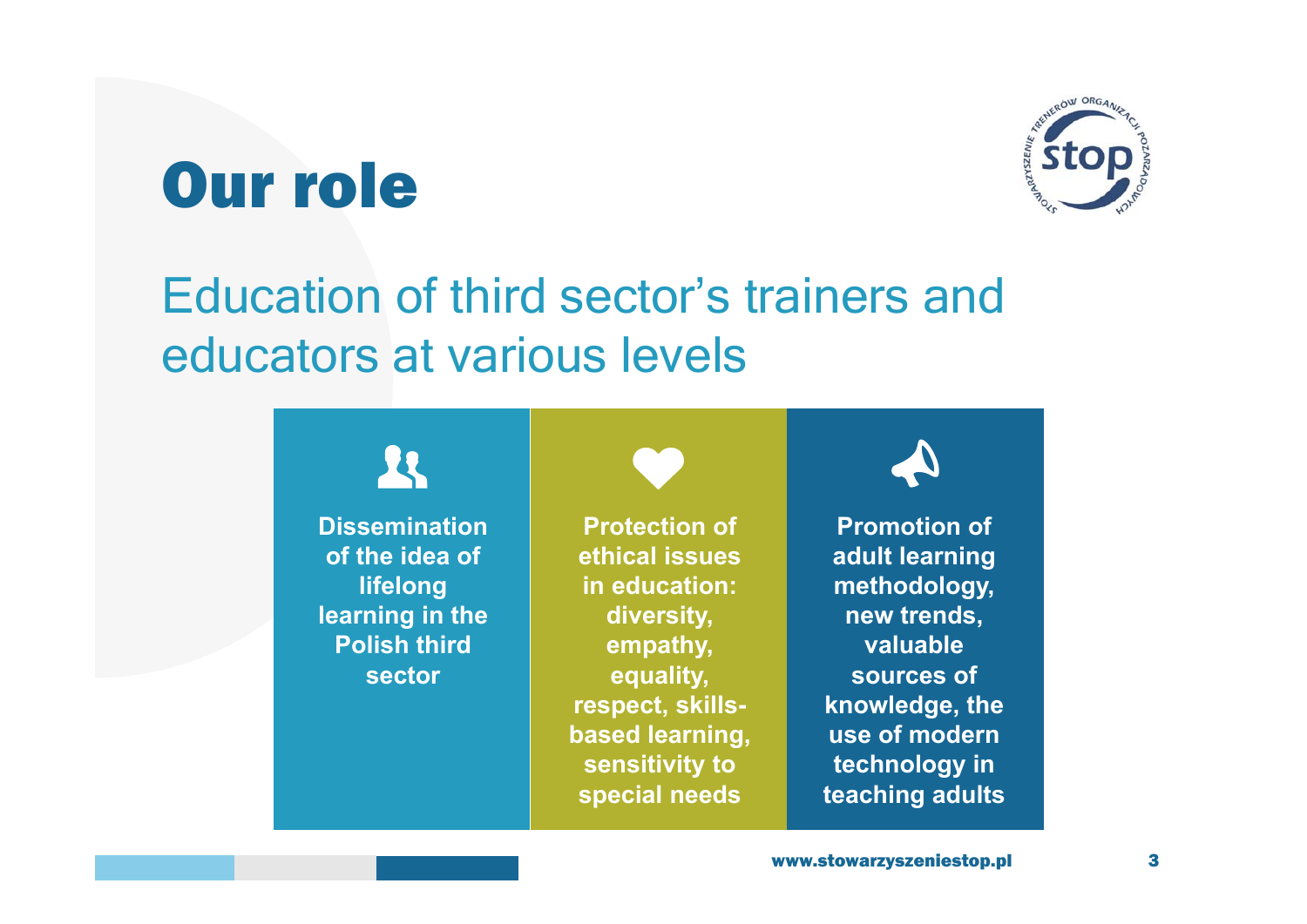# Agenda

| <b>FRIDAY (31/01/2020)</b> | <b>SATURDAY (1/02/2020)</b> |
|----------------------------|-----------------------------|
| 9.30-18.30 - MEETING       | 9.00-13.00 - MEETING        |
| 19.30 - dinner             | 13.00 - Lunch and goodbye   |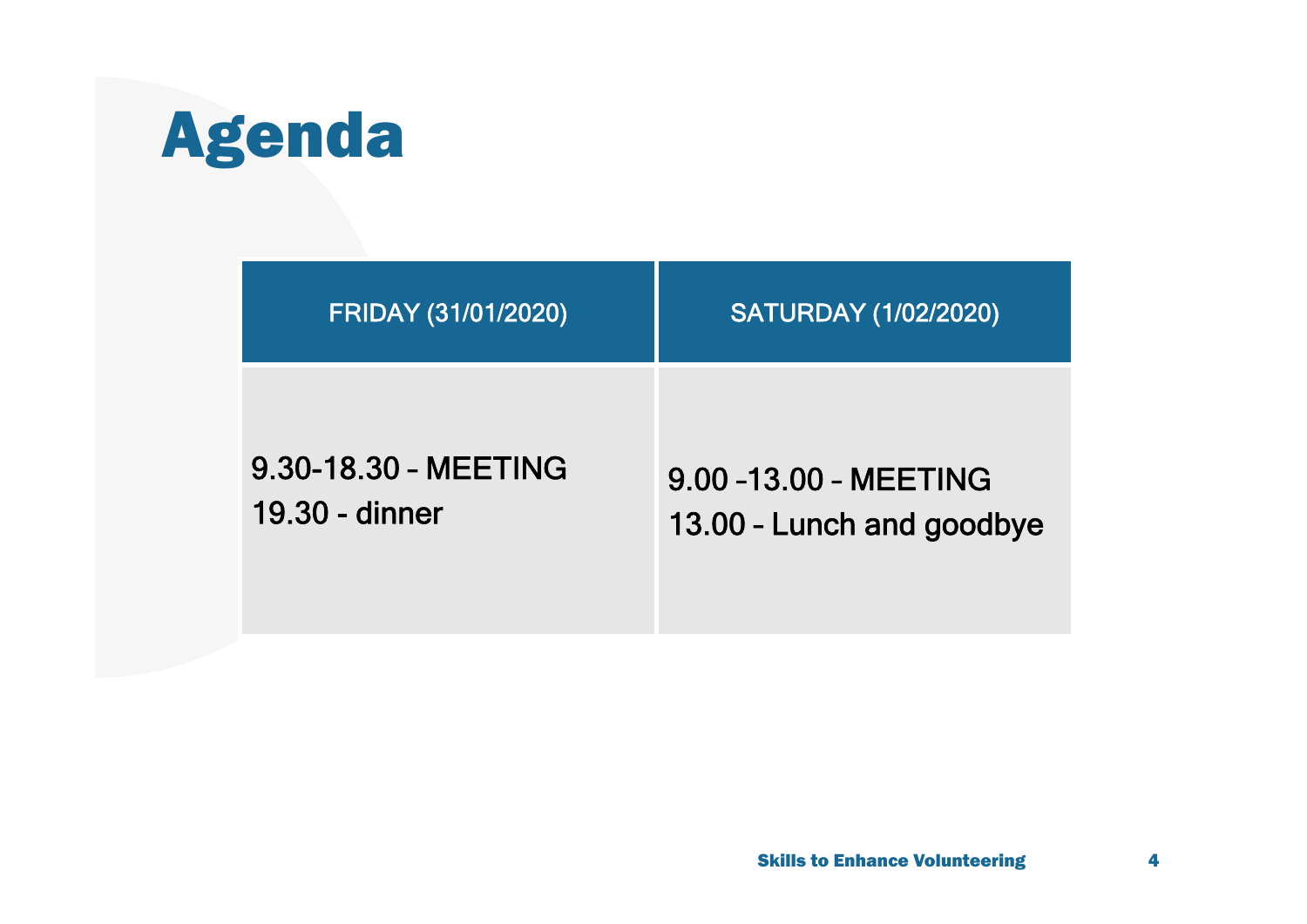### Venue

- • Organization: **Stowarzyszenie** Trenerów Organizacji Pozarządowych – STOP (NGO Trainers' Association)
- • Address: Nowolipki Street 9 B, Warsaw
- • Entrance through the Volunteer Center (Centrum Wolontariatu)
- • MAP: https://goo.gl/maps/S2diXutV2NjwxDz38

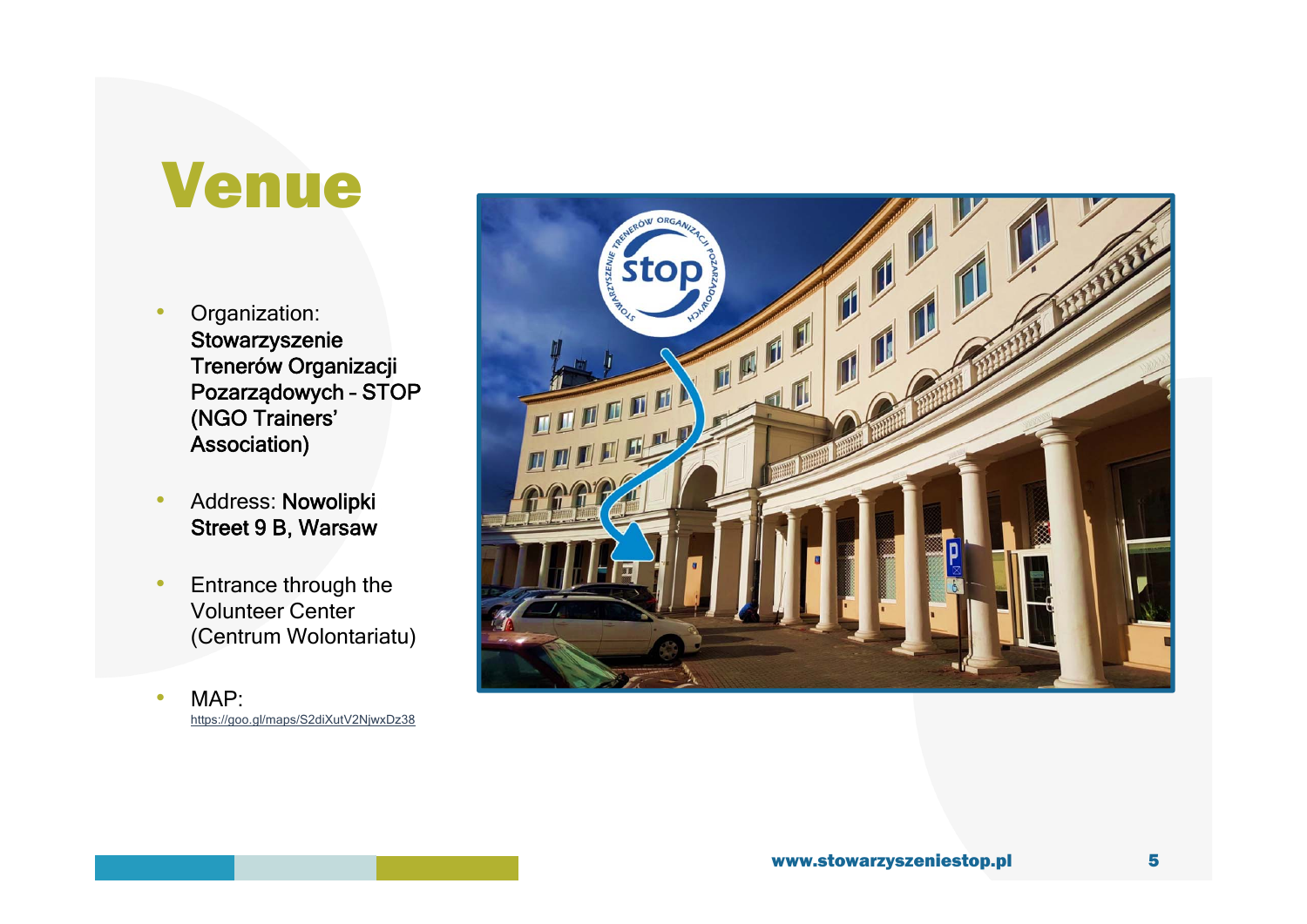## Recommended Hotels

• IBIS Warszawa Stare Miasto (Warsaw Old Town)

https://goo.gl/maps/d1mSczCTXB3atSb4A

- • Address: Muranowska Street 2, Warsaw
- • Route from the hotel to the venue: 11 minutes by tram (number: 15, 18, 35, from "Muranowska" to "Metro Ratusz Arsenał"), 15 minutes on foot (about 1,2 km)

• IBIS Warszawa Centrum (Warsaw Center)

https://g.page/ibis-warszawa-centrum?share

- • Address: Aleja Solidarności 165, **Warsaw**
- • Route from the hotel to the venue: 15 minutes by tram (number: 13, 23, 26, from "Okopowa" to "Metro Ratusz Arsenał"), 20 minutes on foot (about 1,6 km)

#### Tickets:

- • 20-minutes ticket for 3,40 PL<sub>N</sub>
- • single-fare transfer ticket for 4,40 PLN (is valid for 75 minutes)
- • 1-day (24 h, 15 PLN) or 3 days (72 h, 36 PLN) ticket
- • You can travel on one ticket in bus, tram, metro and train (SKM only)
- • More: https://www.wtp.waw.pl/en/

You can also search for a place to stay near our office at:

- •www.booking.com
- •www.airbnb.com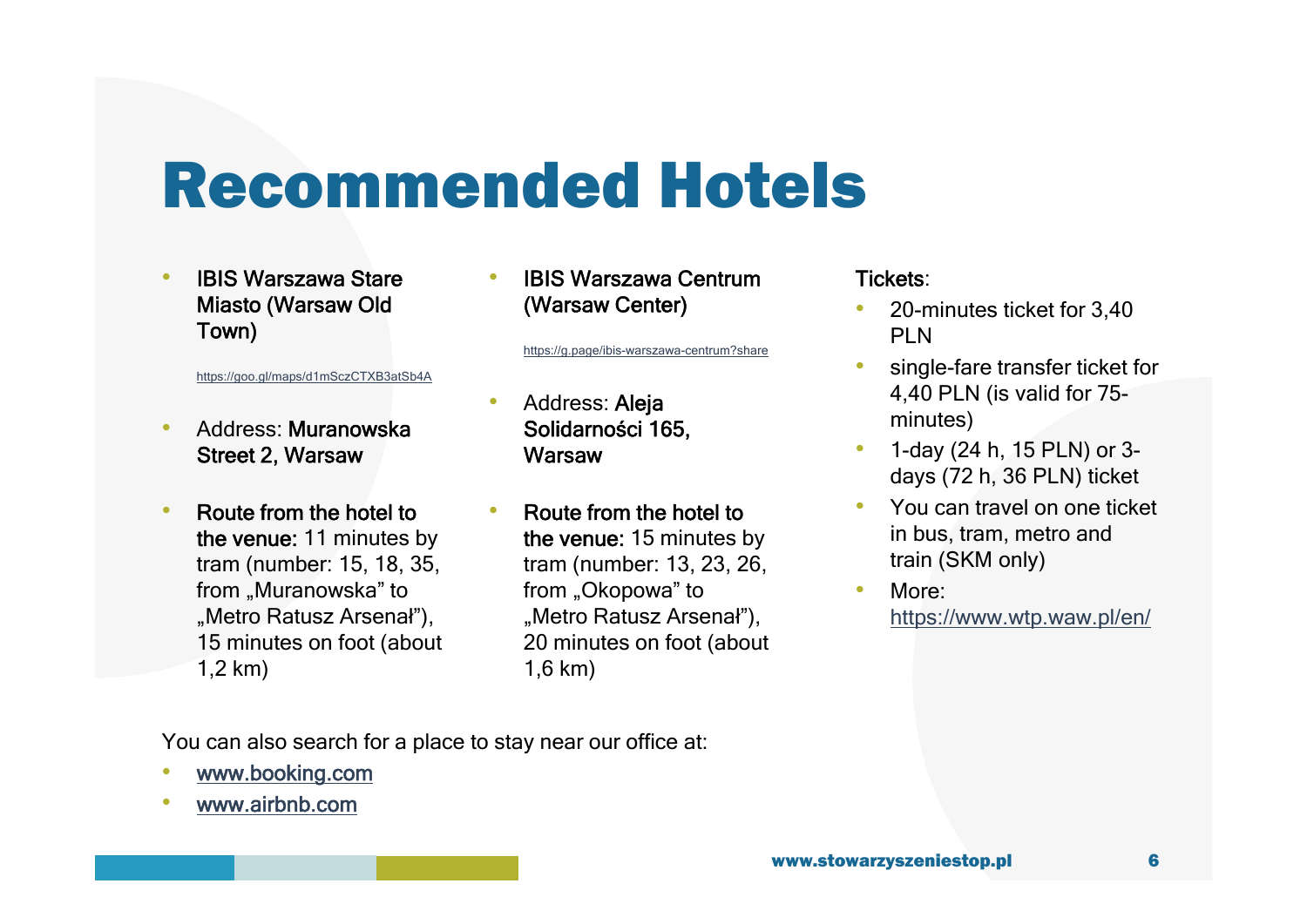# Useful links

Official Tourist Website of Warsaw: https://warsawtour.pl/en Public transport: https://www.wtp.waw.pl/en/ Free Walkative TOUR: https://freewalkingtour.com/warsaw/



Poland Unraveledhttps://www.polandunraveled.com/



Culture.pl https://culture.pl/en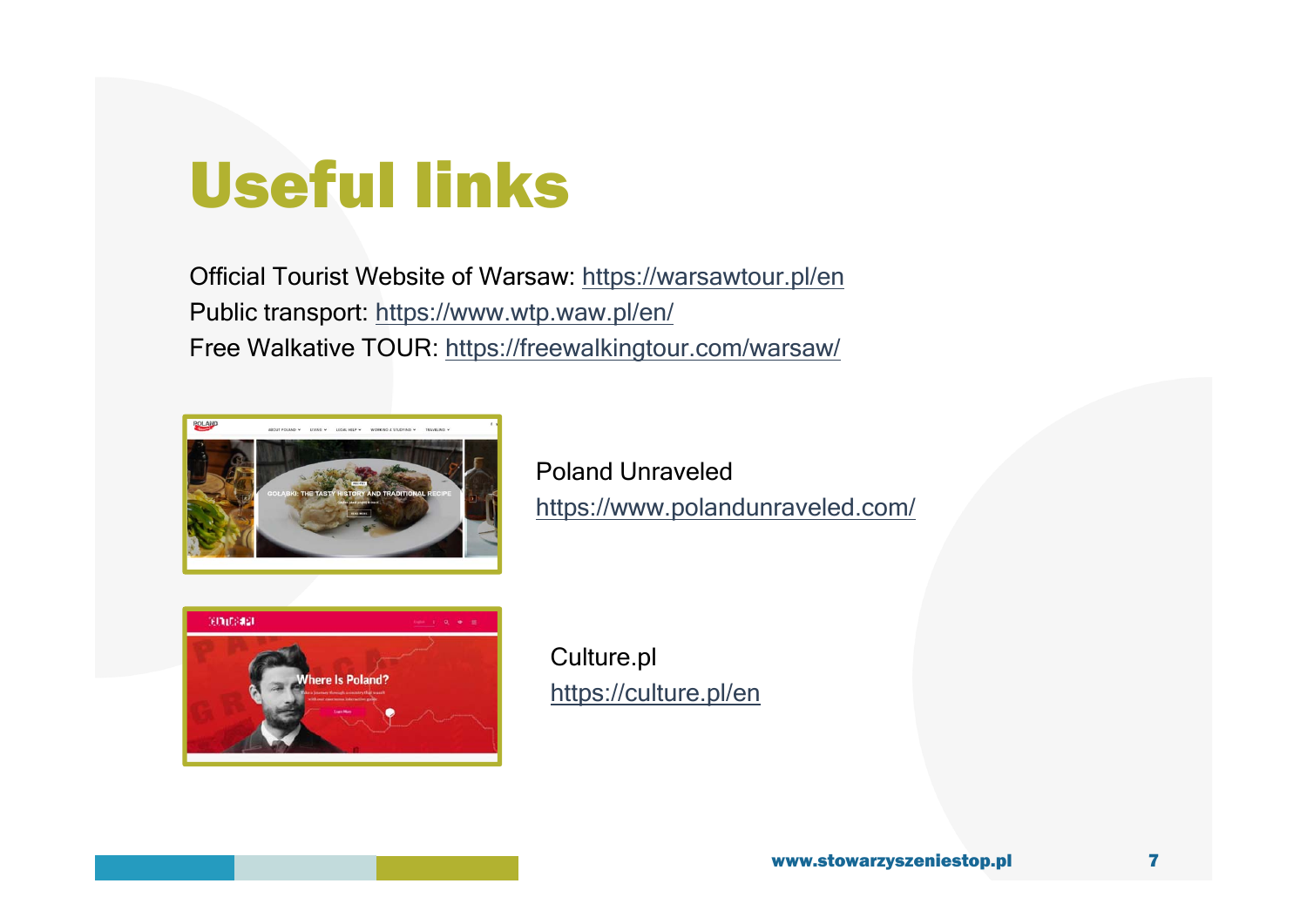# To see in Warsaw

- • OLD TOWN (about 1,5 from STOP) - Warsaw's Old Town is the jewel in the Polish capital's crown, it has been entered on the UNESCO World Heritage list (more: https://warsawtour.pl/en/project/old-town-2/)
- •WARSAW RISING MUSEUM (2,3 km from STOP) - The museum commemorates the largest underground combat operation in German-occupied Europe during World War II. The 1944 Warsaw Uprising changed forever the face of the Polish capital (more: https://www.1944.pl/en)
- • POLIN MUSEUM OF THE HISTORY OF POLISH JEWS (650 m from STOP) - One thousand years of history is told in a symbolic place in the center of Warsaw – in the pre-war district inhabited mainly by Jews, and during the war transformed by the Germans into a ghetto. The museum restores the memory of their rich culture and heritage (more: https://www.polin.pl/en)
- • COPERNICUS SCIENCE CENTRE (about 3 km from STOP, by the Vistula Boulevards) - You will discover the secrets of nature, conduct your own experiments and have fun (more: http://www.kopernik.org.pl/en/)
- • VISTULA BOULEVARDS (you can get there from part near Old Town) – A kilometreslong riverside promenade is a great place for a walk, a bike ride, as well as a night of fun in one of the seasonal clubs operating here. Along the boulevards are gazebos with sun loungers, stone benches and seats made from tree branches (more: https://warsawtour.pl/en/project/the-vistula-boulevards/)



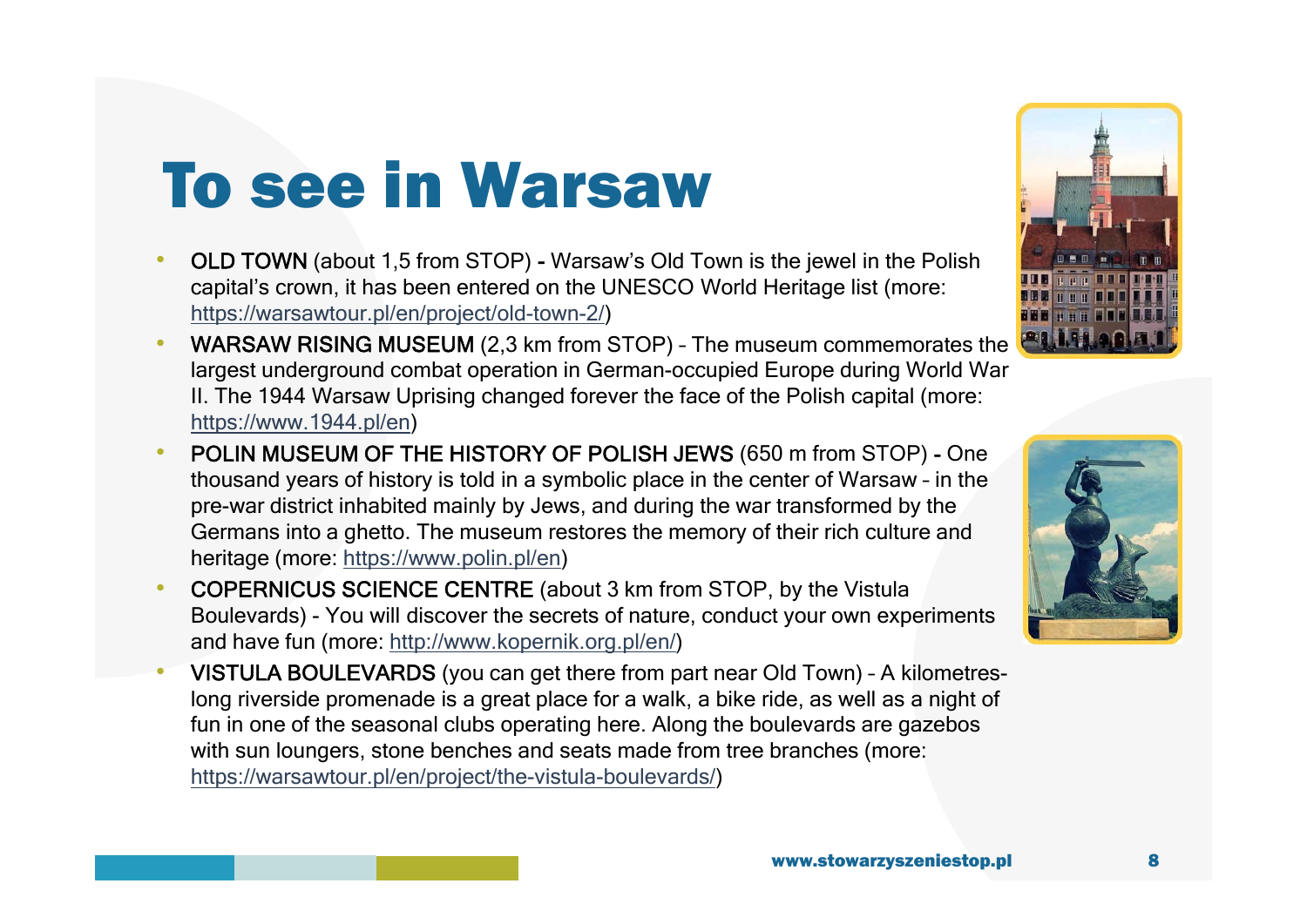# To eat in Warsaw

LUNCH (near STOP):

- •Zacny Pyrkot - Aleja Jana Pawła II 52 / 54 lok.8 (550 m from STOP)
- •Stół Bistro - Nowolipki Street 17 C (400 m from STOP)
- • Klubokawiarnia Jaś & Małgosia – Aleja Jana Pawła II 57 (800 m from STOP), http://www.klubjasimalgosia.pl/en

#### DINNER (polish cuisine):

- •Czerwony Wieprz Restaurant – Żelazna Street 68, https://www.czerwonywieprz.pl/en
- • U Fukiera Restaurant – Warsaw Old Town, Rynek Starego Miasta 27, http://ufukiera.pl/?lang=en
- • Specjały Regionalne Restaurant – Nowy Świat Street 44, http://www.restauracjaspecjalyregionalne.pl/en
- • Dawne Smaki Restaurant – Nowy Świat Street 49, http://dawnesmaki.pl/en/restaurantdawne-smaki/
- • ZAPIECEK Restaurant (a chain restaurant) – Warsaw Old Town: Świętojańska Street 13, Krakowskie Przedmieście Street 55 and in various locations in Warsaw, http://www.zapiecek.eu/menu\_eng.html